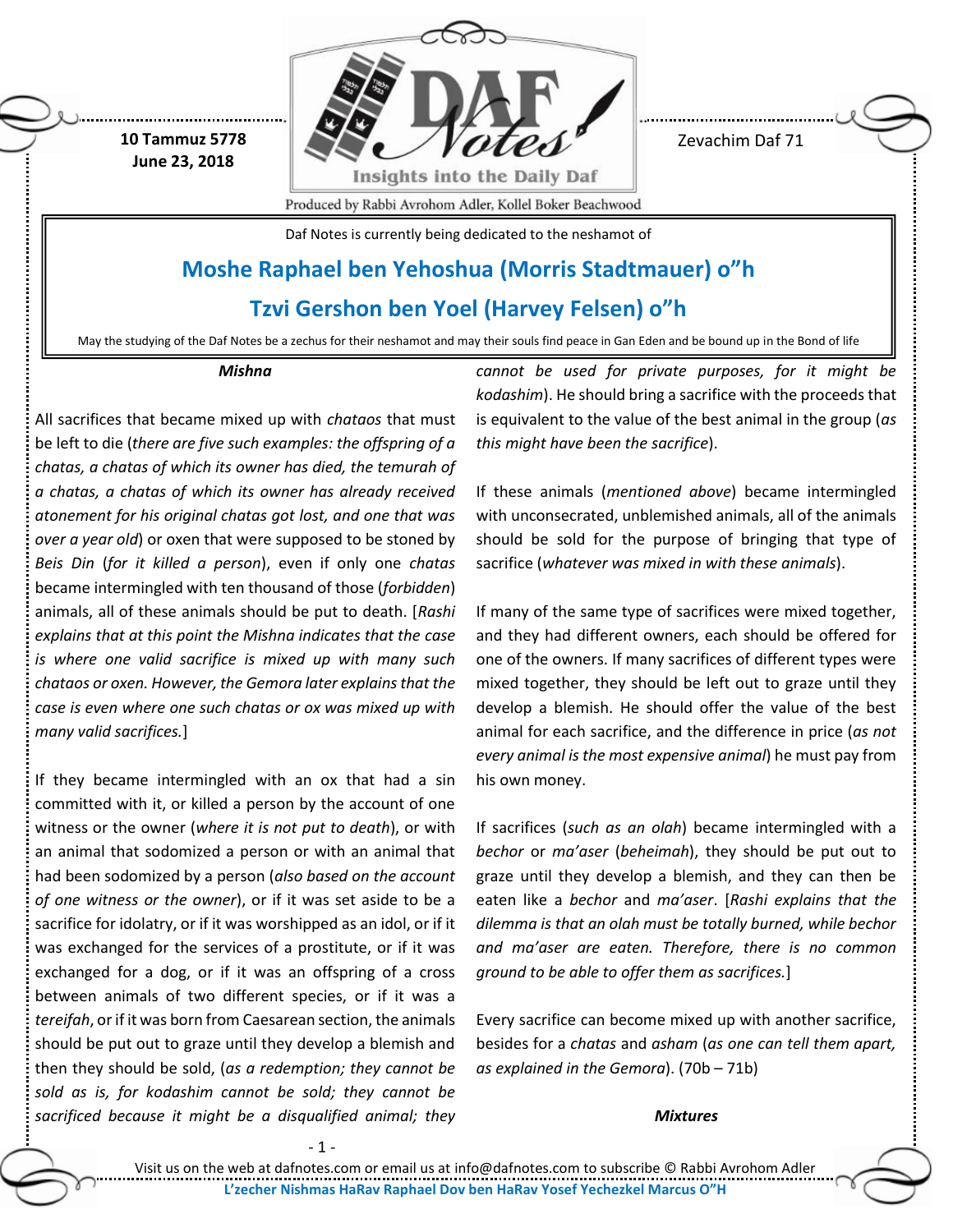

The *Gemora* asks: Why does the *Mishna* say even if there was only one animal (*see note in the beginning of the Mishna above*)?

The *Gemora* answers: The *Mishna* means as follows. All sacrifices that became intermingled with *chataos* that must be left to die or oxen that were destined to be stoned by *Beis Din*, even if there was only one of these types of animals in the mix, all of these animals should be put to death.

The *Gemora* asks: We already learned this lesson in a *Mishna* in Temurah!? The *Mishna* states: Any animal that is forbidden to be brought on the altar prohibits other animals in a mixture – even in any amount. Examples would be an animal that sodomized a person or with an animal that had been sodomized by a person. [*This clearly teaches us that such animals prohibit groups that they are mixed into from being offered on the mizbe'ach!?*)

Rav Ashi said: I said this over before Rav Shimi, and I explained that both *Mishna*y*os* are required. If only the *Mishna* in Temurah would have been taught, I would think that this means they are forbidden to be brought as sacrifices, but can be eaten by a regular person. [*Our Mishna teaches that if the animal is forbidden from benefit, all of the animals cannot even be eaten by a regular person.*] If only our *Mishna* would be stated, I would think that the ruling of our *Mishna* is due to the fact that the animals are forbidden from benefit. However, if they are animals that are forbidden to be offered as sacrifices but permitted for benefit, one would think that if they are mixed up with a majority of ordinary animals, they should all be permitted to be offered. This is why the *Mishna* in Temurah is necessary.

The *Gemora* asks: Our *Mishna* does state cases of animals that are not forbidden from benefit!?

The *Gemora* answers: Our *Mishna* did not say how many of them would be required to prohibit the entire lot (*as opposed* 

*to the Mishna in Temurah which said that even if one animal that is not forbidden from benefit is in the mix, the entire group cannot be offered as sacrifices*).

The *Gemora* asks: Just teach that *Mishna*, and our *Mishna* would not be necessary!? [*Why do we need the case of animals that are not forbidden from benefit to be stated in our Mishna, once it was already stated in Temurah?*]

The *Gemora* answers: This is because our *Mishna* teaches us how to deal with the situation (*as opposed to the Mishnah in Temurah which merely states the group cannot be brought as sacrifices*).

The *Gemora* asks: But the *halachah* that an animal which was forbidden for benefit can prohibit an entire mixture to be used for private use was taught elsewhere, for it was taught in a *Mishna*: These are forbidden (*for benefit*) and prohibit others in any amount: (*a barrel of*) libation wine (*became mixed with permitted barrels and we cannot recognize which is the forbidden one*), and an idol.

The *Gemora* answers: They are both necessary, for if we would have only learned that *Mishna*, we would have thought that we only prohibit unconsecrated animals for private use, but a mixture of consecrated animals, which would cause the Temple a great loss, we do not prohibit all of them. And if we only learned our *Mishna*, we might have thought that we only prohibit the animals to be used as sacrifices, for it is repulsive to offer these forbidden animals (*even if they would be nullified*); however, with respect of unconsecrated animals, where the private usage of forbidden animals would not be repulsive, perhaps the animals forbidden for benefit should be nullified in the majority of permitted animals. It is for that reason that both teachings are necessary. (71b – 72a)

# **INSIGHTS TO THE DAF**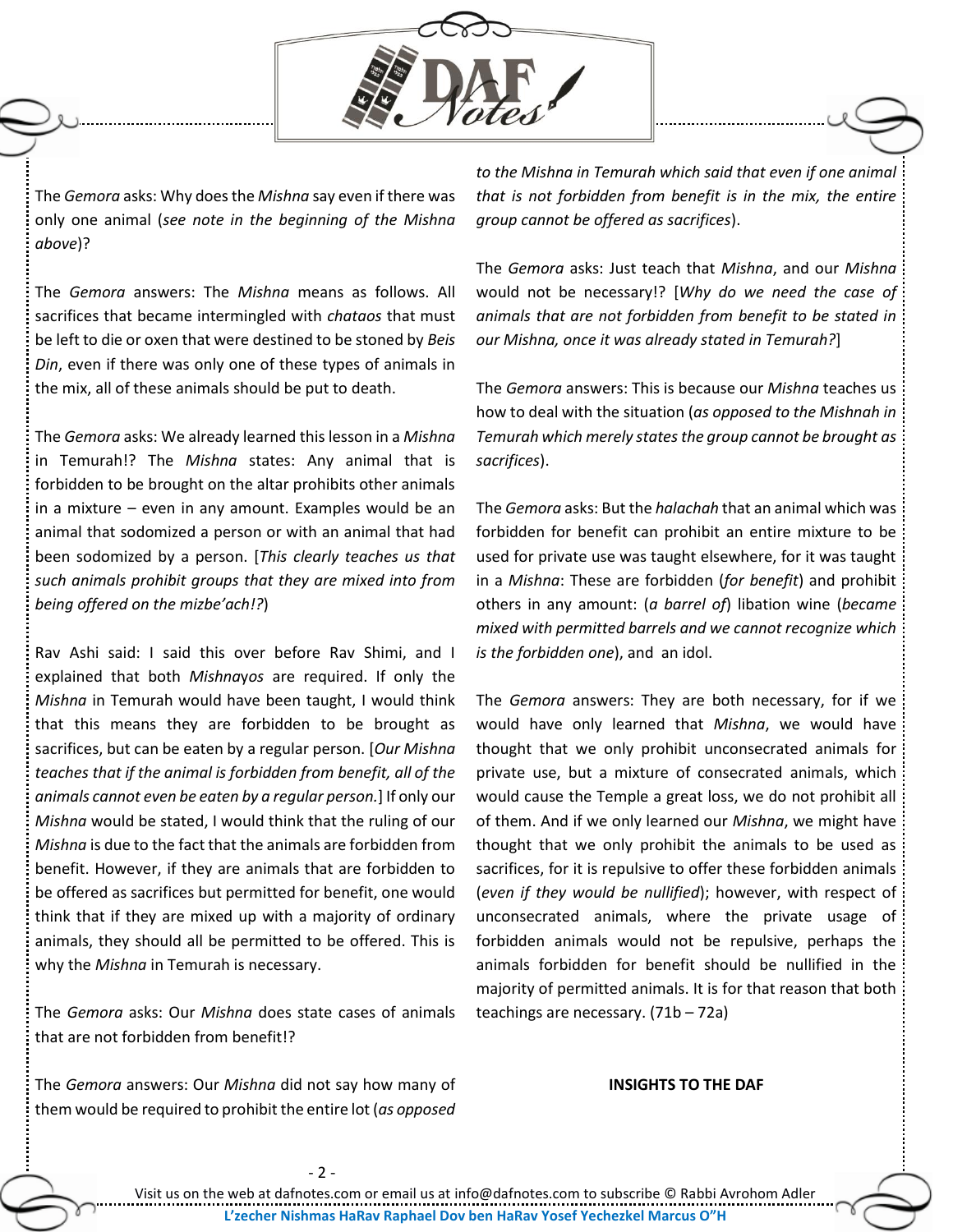

## *Bitul BeRov: Criteria and Limits*

Many *sugyos* in our chapter, *Kol HaZevachim*, address the *halachos* of mix-ins of forbidden and permitted articles, such that the Rishonim called our chapter *perek Hata'aroves "t*he chapter of mixtures." These *halachos* deal with articles, food and even people whose definition is unclear or unknown and we must rely on the "majority" (*rov*) to determine their definition. For example, if forbidden food becomes mixed up with permitted food and constitutes the majority of the mixture, the mixture is forbidden but if the permitted food is the majority, the mixture is allowed. Our *sugyos* explain many details of this principle, known as *bitul berov*, and the *Gemora* mainly focuses on things that do not become *bateil*  – insignificant in a majority, such as a living creature or a "counted thing" (*davar shebeminyan*) – i.e., an article not sold in bulk but in individual units (*see the disagreement of the Tanaim in our sugya and Shulchan 'Aruch, Y.D. 110:1*) – etc.

**The well with miniscule worms**: In 5648 an important question was brought before the Sochatchover Rebbe zt"l, author of *Avnei Nezer* (Responsa, *Y.D.* 79). In a certain town the residents discovered that worms infested their wells. The worms were so small that they couldn't be filtered out with a regular cloth but with thick cloth and as a result, the filtering process was long and tiresome. Some claimed that there was no need to filter the worms as they were mixed in the water and because the water was the majority of the mixture, the *halachah* of *bitul berov* applies to them and the water could be drunk without fear. In his reply the *Avnei Nezer* explained the following three topics that forbid drinking the water:

(1) A minority and a majority in only one mixture: In order to relate to part of a mixture as a minority, the minority and majority must be considered as one mixture. Therefore, solid food does not become insignificant in soup, even if it is mixed in it and cannot be separated as the soup and the solid food are not considered a mixture (according to Rambam; see *Beis Yosef, Y.D.* 115). Therefore, the worms are not considered

mixed in the water and we cannot apply the *halachah* of *bitul berov*.

(2) Animals do not become insignificant: Our *sugya* explains that "animals are important and do not become insignificant." In other words, an animal, while still alive, is too important to be considered insignificant in relation to the majority in which it is found. If so, the living worms are not insignificant in the water.

(3) A whole creature does not become insignificant: A wellknown rule of the *halachos* of *bitul berov* determines that "a creature (*beryah*) does not become insignificant." In other words, an entire thing as it was created – whose name derives from its wholeness and were it divided, it would lose its name – does not become insignificant. This rule is also based on the logic that because of its essential importance, it cannot become insignificant. Therefore, as the worms are entire creatures, they do not become insignificant in the water.

For these three reasons the *Avnei Nezer* instructed the residents to filter the water. Still, he immediately explains a number of doubts undermining the first two reasons.

**What is a mixture**? We determined that the worms and the water are not considered one mixture and that therefore the worms cannot be considered a minority. However, Rashba (cited by *Beis Yosef, Y.D.* 116) believes that if a mixture cannot be separated in a usual way, then even if it consists of two completely different materials, they are considered one mixture and the minority is insignificant against the majority. Therefore, as the worms can only be separated from the water by extremely careful filtering, the water and the worms are one mixture and it could be that the worms are insignificant in the water.

Small animals differ from big animals: Afterwards, we asserted that the worms are not insignificant in the water because they are alive. Tosfos in our chapter (70b, s.v. *Kol*) explain (according to the version of *Tosfos Yom Tov* and *Tzon Kodoshim*) that despite what the *Mishna* says, that animals